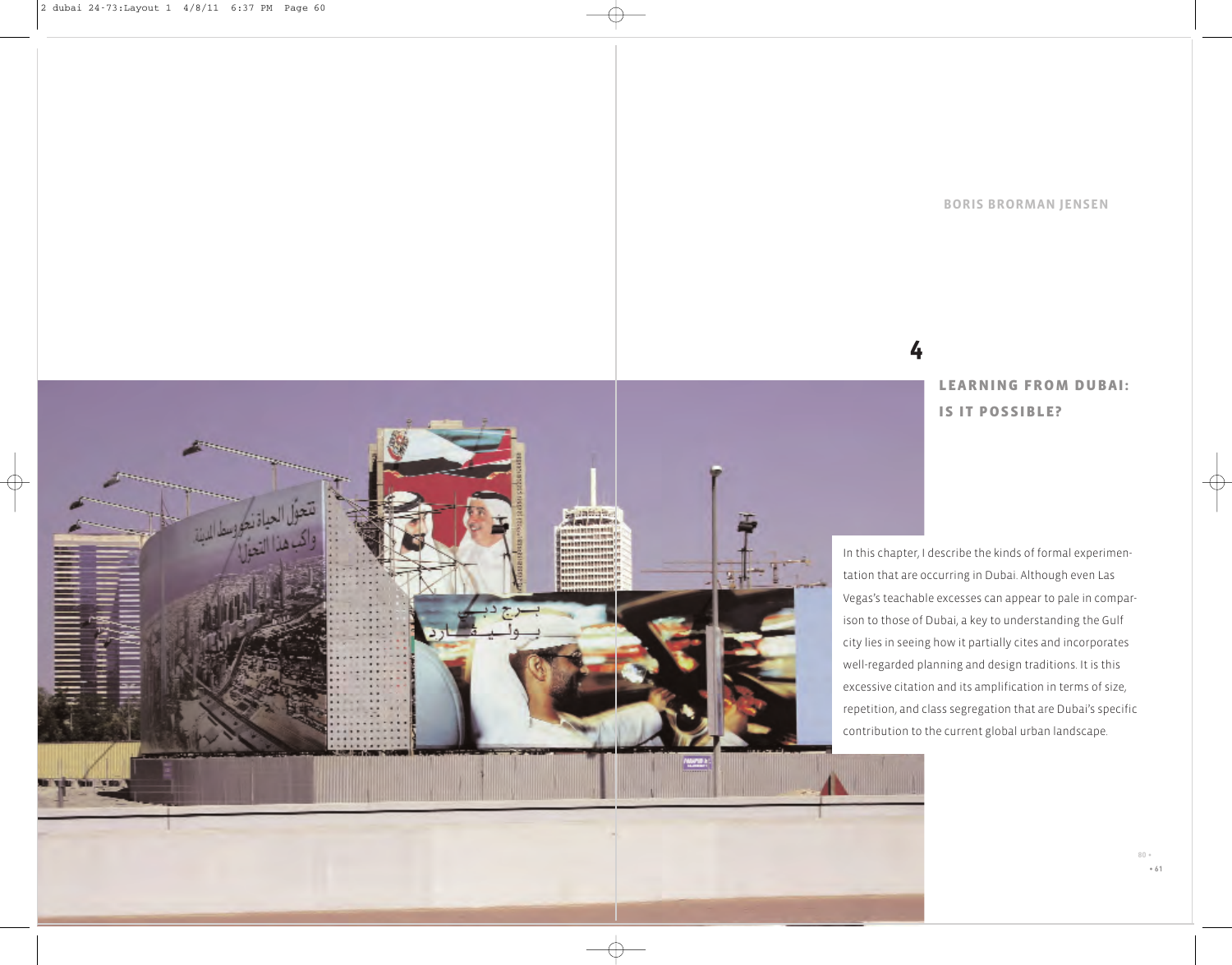#### **DYNAMICS OF BINGO URBANISM**

Less than 10 percent of Dubai's gross national product derives from oil production, compared to 55 percent in 1980. One of the main reasons for this formidable shift in the economy is the massive investment that over recent decades has provided Dubai's desert land area with infrastructure and other site-development projects. Since independence at the beginning of the 1970s, the United Arab Emirates have spent \$225 billion on expanding infrastructure.<sup>i</sup> Eight-lane motorways run through the desert and divide almost desolate areas into strategic plots. Pipelines connect enormous power plants to oil wells. Desalination plants with widely branched distribution systems and modern communication technologies form an open-plan structure of technological support along the Persian Gulf. Together with a rapidly increasing number of spectacular high-profile projects, infrastructure provides a unifying narrative for the city.

Urbanized Dubai comprises a rectangular system measuring roughly 500 square kilometers of irregularly built-up areas, which run along the coast from the frontier with the neighboring state of Sharjah in the north to Jebel Ali Port in the south. No original city center can effectively be said to exist (although, as Ramos and Rowe argue in this volume, the Creek can be seen as the effective traditional locus of a central business district of sorts). The majority of old buildings were demolished long ago, but the street array around the tidal inlet of the Creek has retained part of its concentric structure and has become a loose knot in an organic grid of north/southbound arteries and east/westbound connecting roads. As scattered urban development has taken place, old buildings are demolished to make space for new ones and empty spaces are filled. Unsurprisingly, however, primary growth takes place within those areas left untouched by the infrastructural system, which despite a calculated overcapacity nevertheless requires regular expansion to absorb the increasing growth.



There has been an attempt to organize Dubai's urban development according to a traditional modern ideal. This has involved clear zoning and a rational organization of production in a finely woven network of mobility, which works according to some sort of "fuzzy functionalism" instead of Fordism's principle of assembly-line order.*ii* Yet despite definitive planning for monofunctional areas of general, rectangular systems, the culture of construction that has emerged does not behave according to any known ideal. The scattered structure of growth oases does not match the concentric model, yet neither does it call to mind anything that can be traced back to the earlier autonomous enclaves of polycentric conurbations. Neither is this situation controlled by the formalistic principle of dispersion, which ribbon development immediately simulates. Dubai has a backbone of development along the coast, but all modern programs such as business parks, residential enclaves, shopping centers, and so on, which make up the greater part of urban growth, are too scattered to form a recognizable territorial pattern. The city is a fragmented post-polycentric environment held together by technologies with their base in mobility, whose general layout is a French landscape, but whose local organization complies with an English garden plan, and whose economic dynamic is globally oriented.

This combination of rational structure, autonomous internal organization, and external growth conditions makes Dubai a good representative of what California geographers Michael Dear and Steven Flusty have labelled "keno capitalism."iii The system of infrastructure divides the uniform desert landscape, mechanistically, into numbered units like a bingo board. The incoherent private development projects descending from above are like pieces drawn in some external game with no relations of physical proximity. These conditions make the image of "the city as gaming board seem an especially appropriate twenty-first century successor to the concentrically ringed city of the early twentieth century."iv With globalization, Dubai has come to evince this kind of "bingo urbanism," a mosaic of monocultures in a field of business opportunities.

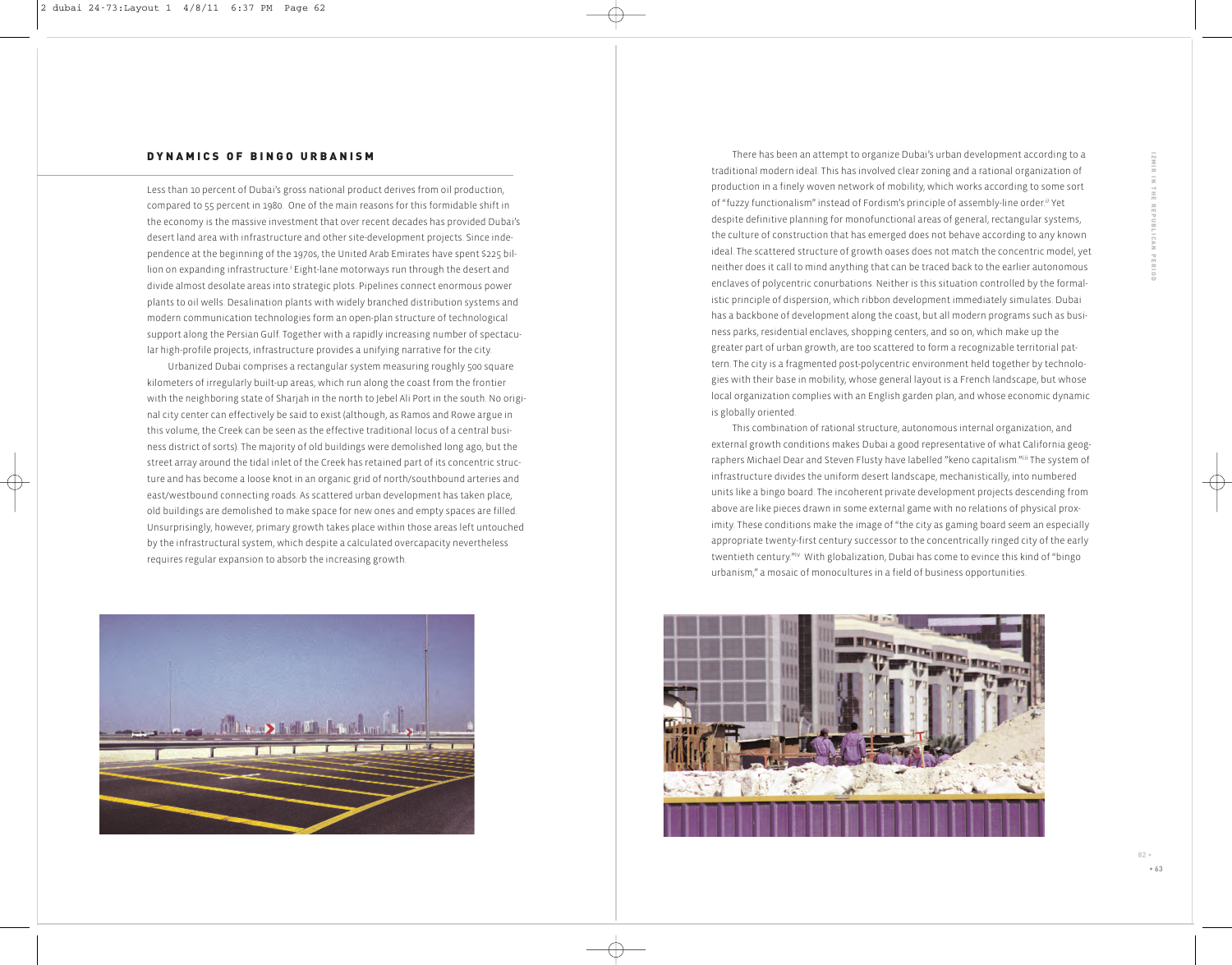The huge mass of structural imports that form the basis of Dubai's development were initiated and carried out by English engineering firms allowed to function as a kind of local authority in the first consolidation phase.<sup>v</sup> All public services such as sewage systems, electricity and water supply, and waste disposal were in the hands of a small number of private companies that came to play a central role in local affairs. The close connection between the state and a few handpicked companies is, however, largely a thing of the past. A locally based expatriate labor force has taken over the operation of the various facilities, a new system of tenders has partly replaced the more personal connections of earlier times, and the sheikhs' unit shares in several of the active consortiums have made the distinction between private corporations and state activities more diffuse.

Dubai's majority expatriate population has no formal civil rights. Theming can be seen to dramatize this lack by aesthetically overemphasizing the putative utopianism of global space. This is a "wonderland" of consumption, and tourism is one of the city's most important sources of income. Today, 25 percent of Dubai's GNP derives directly or indirectly from tourism. The number of visitors will, according to airport authorities, increase from the present 15 million to 45 million per year within the next three decades.<sup>vi</sup> The thematic organization of space can, to a certain degree, control bingo urbanism's random pattern of expansion.

The most significant alteration to this global post-industrial city-state may be the introduction of the extensive enclaving that defines the city's places, coordinates the heterogeneity of space, and keeps the architectonic elements apart. This themed enclaving, moreover, has an afterglow of re-feudalization and therefore exceeds a polycentric urban fragmentation in which each enclave as a decentralized unit contains the narrative of totality. Although Dubai's post-polycentric urban pattern is generally woven together by infrastructure and exclusively differentiated by theming and enclaving, the representation of the city as material culture has no indexical picture to which to refer. There is no stylistic discrepancy between, for example, the Egyptinspired entrance of the Wafi shopping center and the adjacent High-Tech residential tower. Postmodern citation has emancipated the continuity of history and pluralized the semantic logic.

# **THE CITY OF THE IMAGE**

Two of Dubai's best-known monumental buildings are the Burj al-Arab luxury hotel and the Palm projects, three giant palm-tree-shaped peninsulas that will materialize in the next few years in Jebel Ali, Jumeirah, and Deira. These projects will feature entertainment and residential developments reserved for the wealthiest of global elites. Kevin Lynch's insights, made more than forty years ago about the image of the city, have thus come full-circle, and the themed, enclaved city has become the city of the image.

The Palm was created as an image and not planned as an actual project until the image had proved its conceptual strength. Without heavy marketing, the thousands of



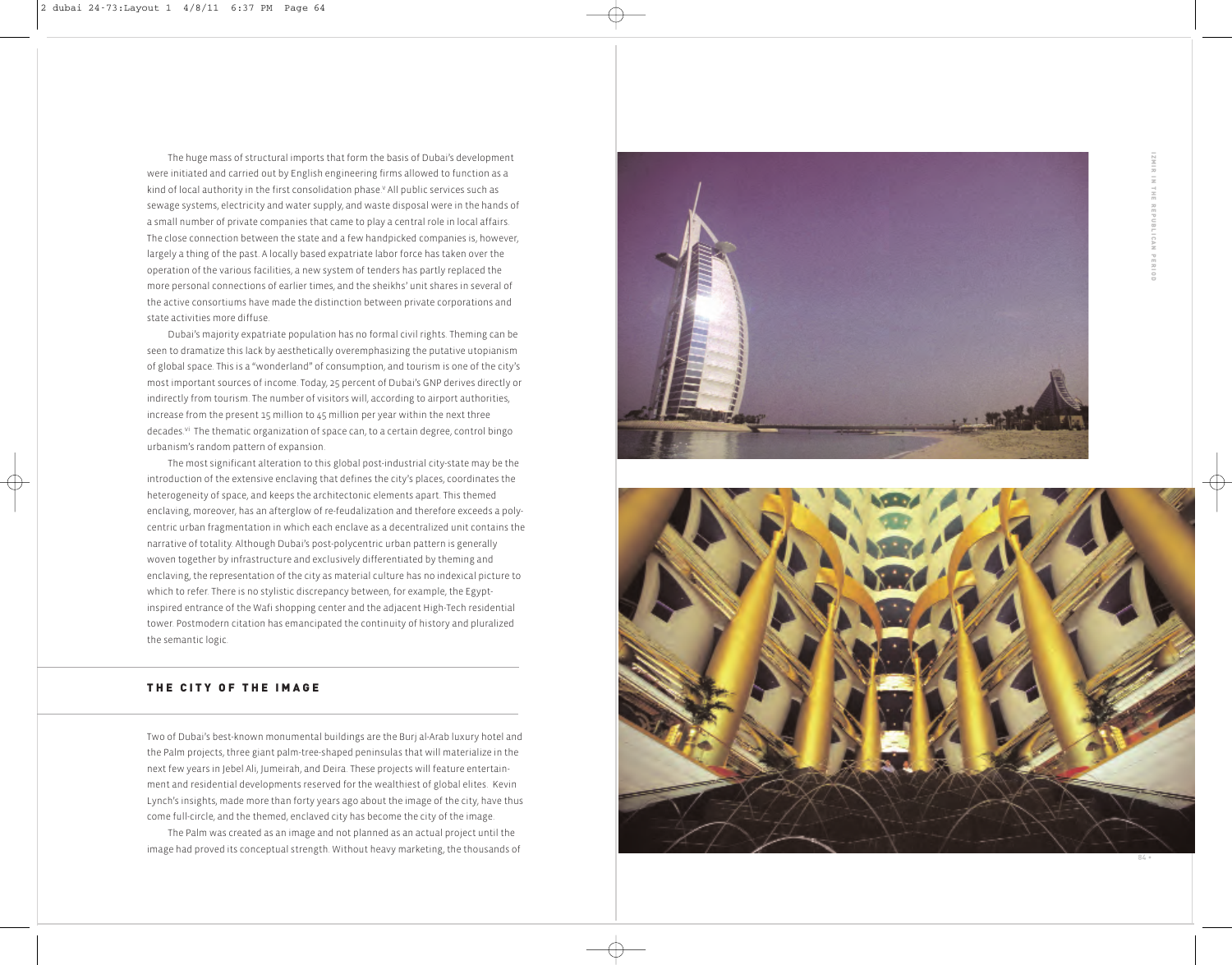millionaires' residences would not have been sold, and without strict design precepts, The Palm would never resemble its original idea, its image. In this sense, architecture has become the last link in the semiotic chain that ties a cultural image to place and city. The Palm erodes all traditional contexts; there was nothing before The Palm, and its community, if it can indeed be called that, will fashion its attachment to place though the form of a brand.

The artificial landscapes off Dubai's coast may be expressions of an autonomous materiality in regard to the symbol, but The Palm refers primarily to its own nature and is therefore emblematic of the way in which habitat can be lifted out of its given otherness and shifted into a virtual ecology of conceptual projection. The role of the architect is to design within the style that has been predetermined by the design manual, actually a variation on a dizzying number of generic styles such as "Italian," "Mexican," and "Ranch." These thematized offerings signal a strategic alliance between the idea of a global jetset lifestyle and a generalized local style. Architecture as the articulation of a global focal plane has been on the program for a long time, no more clearly than in the International Style of modernism. What is new, however, is that the cultural expressions that are specific to a certain region have been drawn into this symbolic broadcasting as generic markers. Folklore has become "fakelore."vii

### **H E R I T A G E P L A N N I N G : I M P R O V I N G T H E P A S T**

Not only is Dubai's future taking shape at a rapid rate, but the city's past is also in a process of radical change. EMAAR Properties, the company that is building new golf communities and luxury enclaves in the Jumeirah district, is restoring the "old" Dubai around the tidal inlet's southern bank in Bur Dubai. From the Al Fahidi roundabout in the east and nearly 1,000 meters to the west, there will be a new and historically transformed urban area consisting of the Bastakiya and al-Suq al-Kabir (the Large Market) districts. Here several historical fragments of isolated buildings and smaller built-up sections are scattered over a large area and hidden between modern developments.

As the name implies, there is a market in the area, but there is also a museum of national history and a small cluster of traditional buildings known as the Bastakiyya, named in memory of the quarter's original Iranian inhabitants, who came from a part of Iran called Bastak. Buildings in the Bastakiyya were erected in coral stone and constructed around confined courtyards, and equipped with the characteristic *barjeel*, cooling wind towers, which still jut out over the flat-topped roofs. The Bastakiyya district is being extended, and the number of historic-looking buildings will have grown considerably in the near future. A predetermined route through the area is the main control mechanism that will tie the districts to the narrative of the city, "particularly those areas which are relatively unchanged by the fast pace of development."Viii Parking is available by a nearby roundabout or at the Dubai Historical Museum, and the trip, which takes

the visitor through the sixteen most important points in the thematically bound narrative of the city's history, is estimated to last two hours.

Opposite the eastern entrance of the museum is the "Ruler's Office," the so-called Diwan. The building is from 1990 but is built in the old style, with majestic cooling towers. There are also a few mosques in the area. The mosques are both visual urban landmarks and, becaue of the *athan* or Muslim call to prayer, an auditory feature in the experience of the city. When following the itinerary further, one is guided westward with pauses at strategic places, along the Ali ibn Abi-Taleb Street, past the textile suq, and further westward to a promenade that runs along the inlet. The next stop on the tour is the former ruler Sheikh Sa'id Al Maktum's residence in Shindagha. The Shindagha quarter is not completed: none of the thirty-two original houses is restored yet, but "Dubai Municipality's plans [are] to restore the area to its former glory."ix

Until then, the area where the inlet breaks and districts 311 and 312 converge will be dominated by the neighboring Carrefour supermarket and the stacked containers at Port Rashid. Without a narrative imposed by tour guides and the tourist's predisposition to find an "authentic history" in urban artifacts, such a transmogrification of existing urban space would simply be impracticable. The "old" Dubai we are presented is not an expression of a "true" past. The story related here serves as entertainment and has sidestepped the city's actual past. This does not mean that this particular story of the "old Dubai" is entirely without links to reality, but it illustrates what Anthony Giddens has described as modernity's separation of time and space and its use of history to make history, universalizing not only the future but also the past.<sup>x</sup>

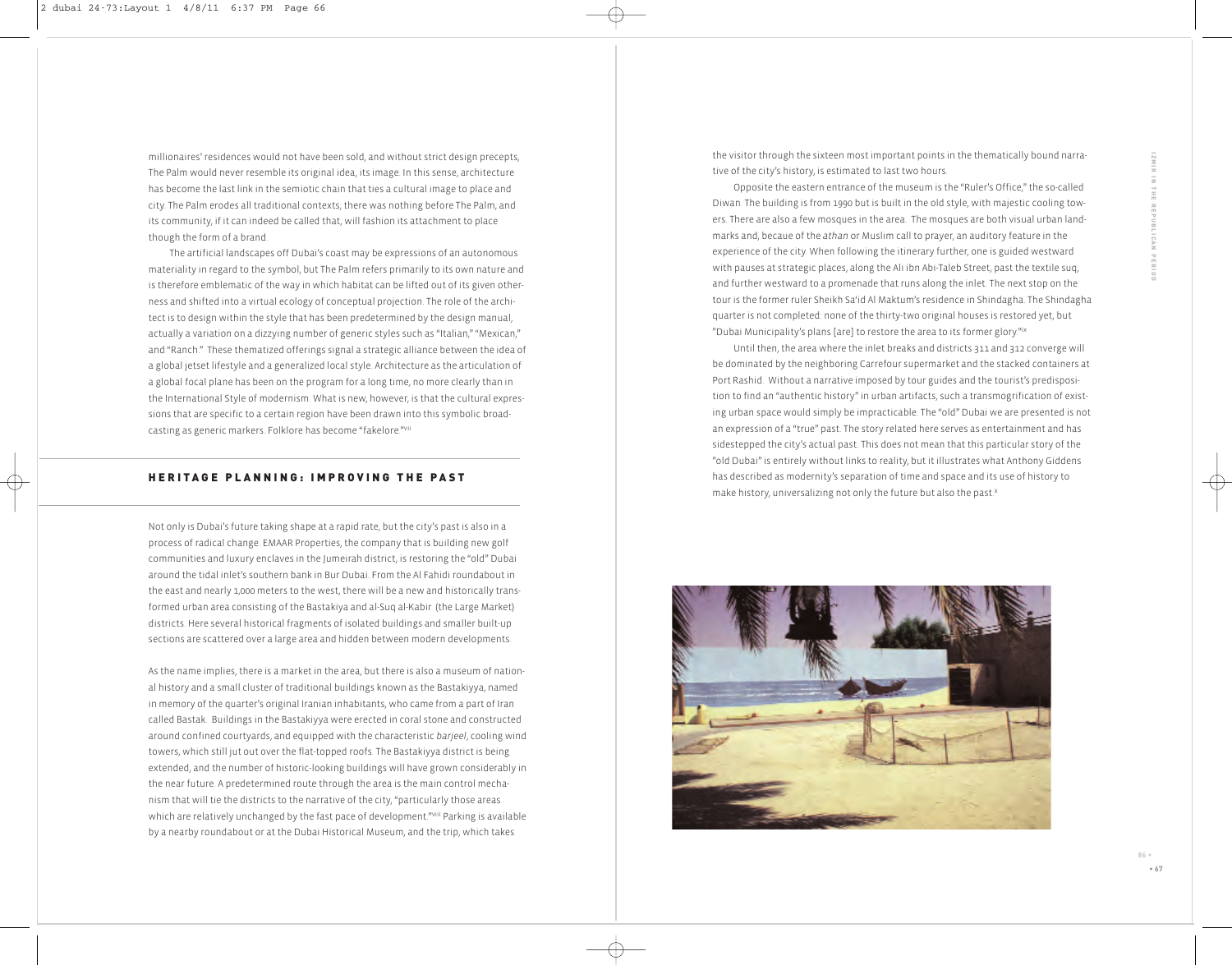#### **JON JERDE WAS HERE: DUBAI FESTIVAL CITY**

The fictionalization of space that influences the reconstruction of the "old" part of Dubai can be read through the lens of the "epic urban landscape," in which history is marketed, rearranging the city to satisfy the growing market for entertainment. Leisure time and the past have become parallel consumption domains, both significant as regards identity and therefore constituting an important twinned economic dynamic of the city. The loss of origins as myth and their reconstitution as commodity (or, as Marx might say, the conversion of history from use to exchange value) constitutes but one aspect of the ongoing retreat that here is being conducted by architecture. The reshuffling of space taking place in the Bastakiyya, Suq al-Kabir, and Shindagha districts bears witness to the ways in which this new economy has had an extra dimension added to its plan. In urbanism, event has largely replaced volume in significance. And where planning used to assume that life could be moulded through the control of space, now it is apparently space that controls the market's organization of life as style.

The architect behind a new and striking urban development project in Dubai, the Dubai Festival City, is the Californian global place-maker Jon Jerde, and he expresses this paradigmatic twist in the social grammar of architecture: "Our curves are not formal, but perceptual; they are used to draw people in*.*"xi In much the same way as the optical illusions and anamorphoses of the baroque era attempted to burst the physical limits of space by capturing the attention of the spectator from a specific position, urban space is now controlled by a script that directs consumer toward constant consumption. The expansion of consumption economics is not limited by the physical dimensions of the city. Dubai Festival City is organized like a story, similar to reconstructed history in the shape of narrative. The architect treats space as a storyboard and regards urbanity as something that, first and foremost, extends in time. "Our work synthesizes many disciplines in order to produce the tools needed to advance human community as we move into time."<sup>xii</sup> Jerde calls this space a "scripted space," and even the name underlines the festivalization of the city. "'The Disneyland effect' has entered our language, to remind us that hypertrophied mall 'cities' have become essential to globalized tourism."xiii

The chief executive officer of Festival City, American architect and businessman Lee Tabler, says: "The Internet is an essential part of Dubai Festival City's communication with potential tenants and curious onlookers alike … In many circumstances it is the first contact some people have with us and it is essential that the website present a dynamic, clear and consistent message."xiv The future success of the project depends on whether the laying of the electronic "foundations" is successful. The project will cover an area of about 500 hectares, stretching approximately 4 kilometers along the north side of the tidal creek from al-Garhoud Bridge in the east. The project has been given the status of "a city in the city," a description based on its size alone. This new city-in-the-city is will consist of fifteen districts targeting different groups, determined through market research. The plan is shaped like a tadpole. A 55-story tower constitutes the landmark of the Festival City and orients the development toward the west. A tail comprised of corbie-stepped buildings suggests the maritime theme of "waterfront development."

Jerde calls his strategy "place making," and one of its fixed reference points is classical town space such as we find in the historic city centers of northern Italy. "Place making" has to be understood in contrast to the European-dominated contextualism that attempts to express the inherent character of the place and an impression of its spirit, such as Christian Norberg-Schulz prescribes in his notion of genius loci.<sup>xv</sup> Jerde is interested in historic styles as scripts and not as expressions of a place-specific character. Dubai Festival City is not bound to place as an expression of genius loci or any other embedded vernacular. Jerde himself delivers all the inscriptions, even those that refer to something historic. According to a press release, "when we looked at the site we found it had the right energy we were looking for, it was virgin land which gave us the flexibility to do what we wanted to do."xvi

Dubai Festival City thus has its origins in what can be called "genius logo," or town planning as media strategy. The plan is a brand; a loyal double of the project's logo. "The logo reflects the dynamism of Dubai Festival City and will assist in establishing its image with its local, regional and international audiences."<sup>xvii</sup>

The developer behind Dubai Festival City is the Al-Futtaim Group, which operates within a range of financial sectors and brands such as Volvo, Lexus, and IKEA. The Al-Futtaim Group has financed the project alone and therefore can lease the majority of its commercial programs itself. Once it is completed, this \$4 billion development will be the largest mixed-use real estate project in the Middle East. The festival city will not be inhabited in the traditional sense of the word; it will be time-shared. Festival City is a consumption community, the inhabitants are consumers, the city is a store, and the recreational facilities form part of the development plan as effective production facilities. The eighteen-hole Robert Trent Jones II golf course, the "green" element in the development, is not just designated for fun; it is for the use of the elite's "business vacation©."xviii With Dubai Festival City, the Al-Futtaim Group has completed what mallification has long heralded but only hinted at realizing. With Dubai Festival City, the mall has actualized its latent ambition of assuming the character of a consummated city.

# GOLF AND THE HABITATION ARMÉE

At the top of the hierarchy of the desert state's green enclaves are golf courses, most notably the two eighteen-hole courses of Dubai Creek Golf and Emirates Golf Club. Dubai Creek Golf's clubhouse, with its contours in the shape of a fully rigged sail and prominent location at the waterfront of the inner harbor, has some references to Jørn Utzon's Opera House in Sydney. Both clubs' courses are ranked highly by the international golf community. At the same time as golf is conquering ever larger shares of the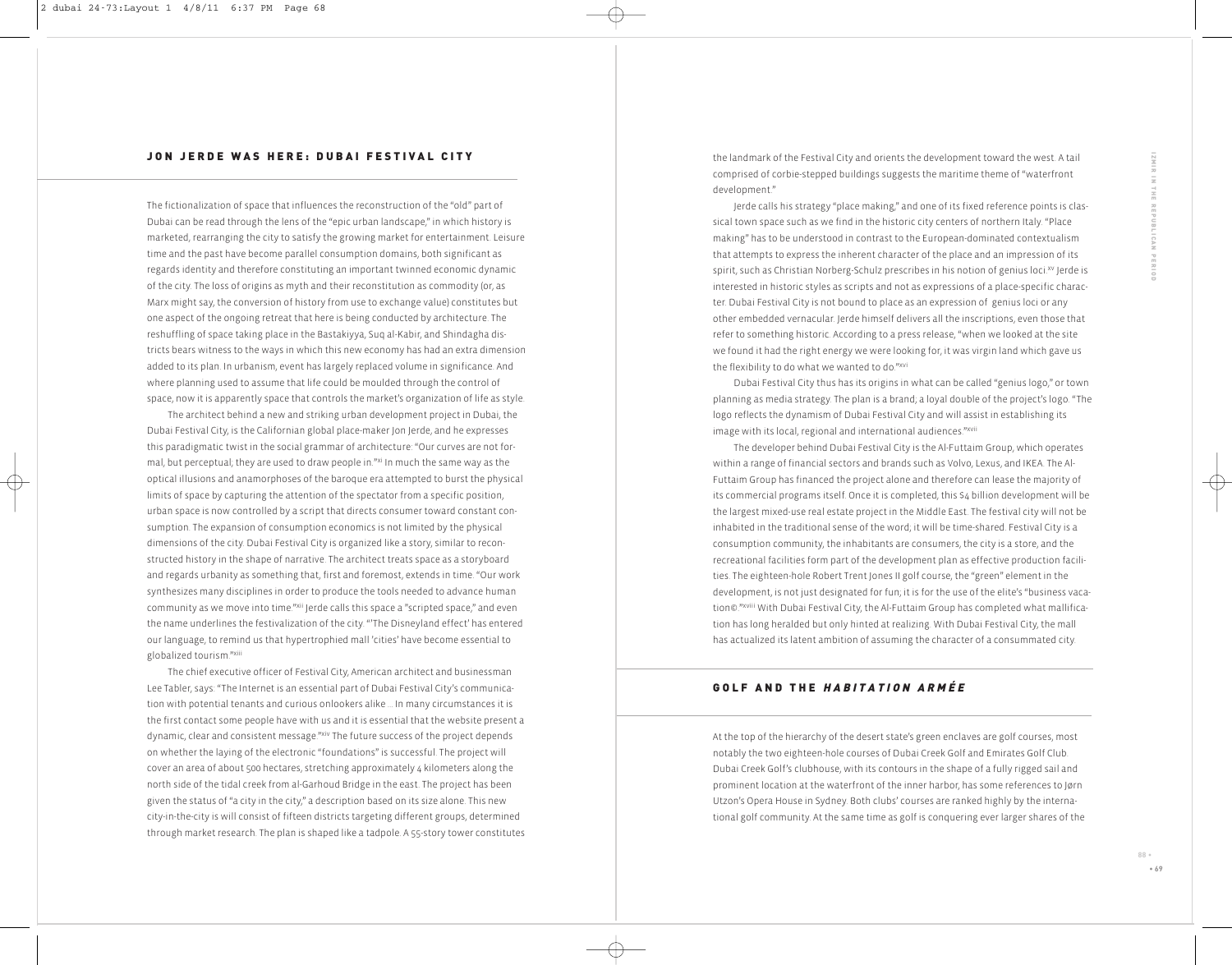

overall recreational landscape, several of the newest and most fashionable residential developments in Dubai have been built around greens and laid out as golf communities.

EMAAR Properties' "visionary community," The Greens, is a good example. According to the promotional literature, the twin aims of the Jumeirah district development are that it *"*meet the needs of your family and provide you with the prestige of being steps away from Emirates Golf Club."<sup>xix</sup> Nearby, the twenty-five square kilometers of the Emirates Hills, also by EMAAR, boasts The Colin Montgomerie Golf Course Community. The development has its own golf course designed by "world champion golfer Colin Montgomerie," but the development itself is also shaped and characterized as a golf-like terrain. All of the large villas have a view of an artificial landscape whose topography and picturesque protective planting conform to the requirements of a professional golf community. Boundaries with the surrounding landscape as well as those between individual properties are camouflaged by areas of green plantation. The view from the inside suggests that the private domain is unlimited, but Emirates Hills is a restricted area: "for your comfort and peace of mind, we've made Emirates Hills a 'gated community', with restricted access and round-the-clock security*.*"xx Although there is virtually no crime in Dubai, according to available statistics, the militarization of the boundary with the surroundings is necessary to display to outsiders that the golf community has seceded from the surrounding city and society. The fence guarantees for its inhabitants the opportunity for "escape and tranquillity."<sup>xxi</sup> The modernists' dream of Unité d'Habitation has become *Habitation armée,* the fortified community.

# **SHEIKH ZAYED'S POTEMKIN CORRIDOR**

The three-kilometer stretch of Sheikh Zayed Road between the World Trade Center and the so-called military roundabout is the city's Little Manhattan. A single row of skyscrapers on each side of the eight-lane road symbolically graphs the city's towering economy and constitutes a sort of monumental town gate in the otherwise flat urban area. In addition to the 1970s-monolithic World Trade Center, the Potemkin corridor consists of several characteristic block tower developments, including the 300-meter Chicago-style twin Emirates Towers, the four-towered and neogothic Fairmont Hotel, and the much-hyped Burj Dubai. From certain angles, the double row of tower blocks is an impressive manifestation of the powerful aesthetics of commerce, yet they appear more fragile when viewed from the surrounding post-industrial urban landscape, away from the tunnel effect.

This row of towers is a trademark of Dubai's high-profile economy and represents its central business district, but the symbol has also become a nostalgic echo of a time when it was still possible to measure a city's power by the height of its skyline. This image of the city was connected to an emerging industrialism, and the Dubai scenario almost caricatures the modernist vision of the city as a lucky coincidence of elevated engineering and scientific rationalism.<sup>xxii</sup> The tower block silhouette along Sheikh Zayed Road has already, before its completion, become a historic outlying quarter when seen in relation to the new agglomerations of network societies further down the same road.